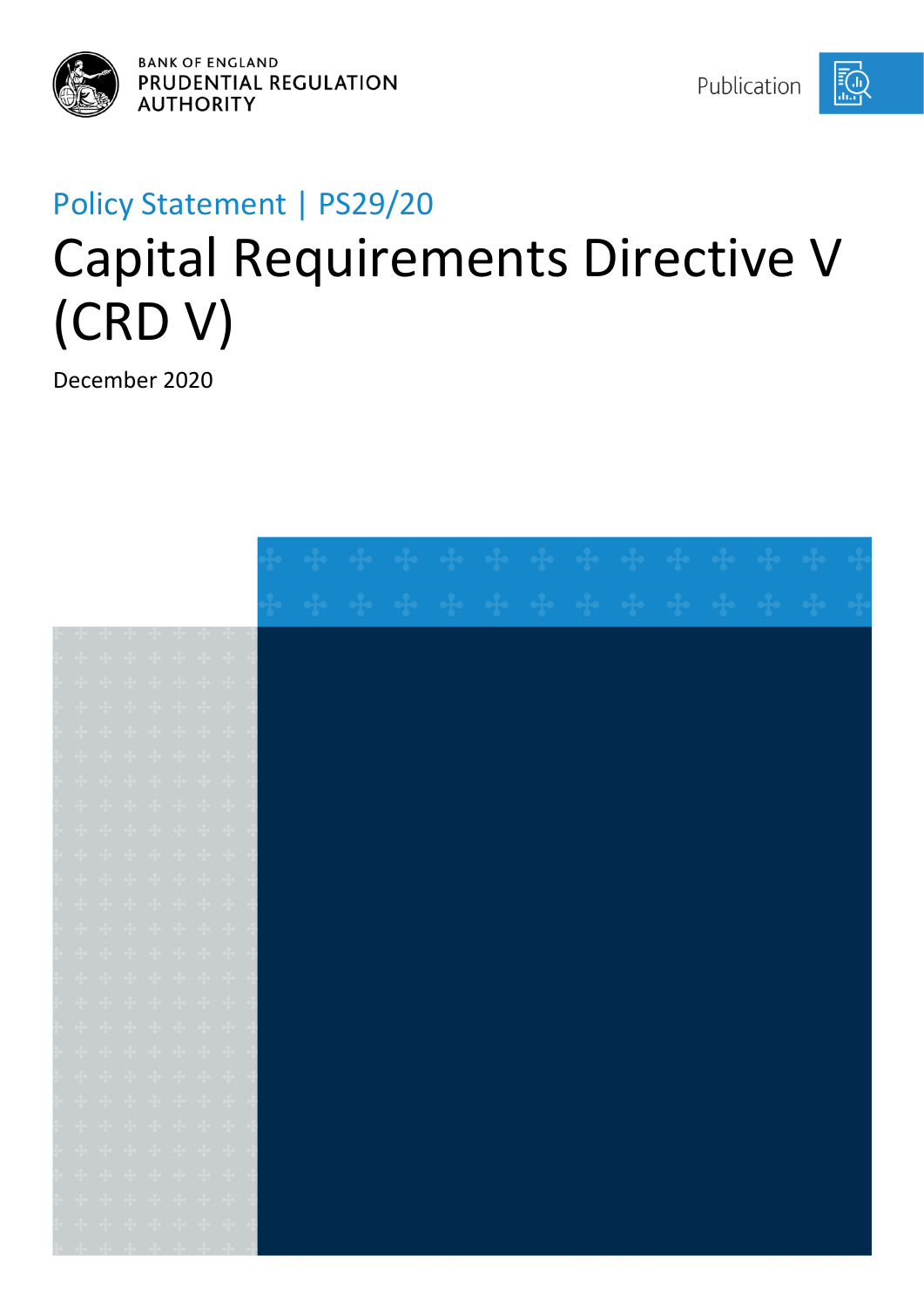

**BANK OF ENGLAND PRUDENTIAL REGULATION<br>AUTHORITY** 

Policy Statement | PS29/20

## Capital Requirements Directive V (CRD V)

December 2020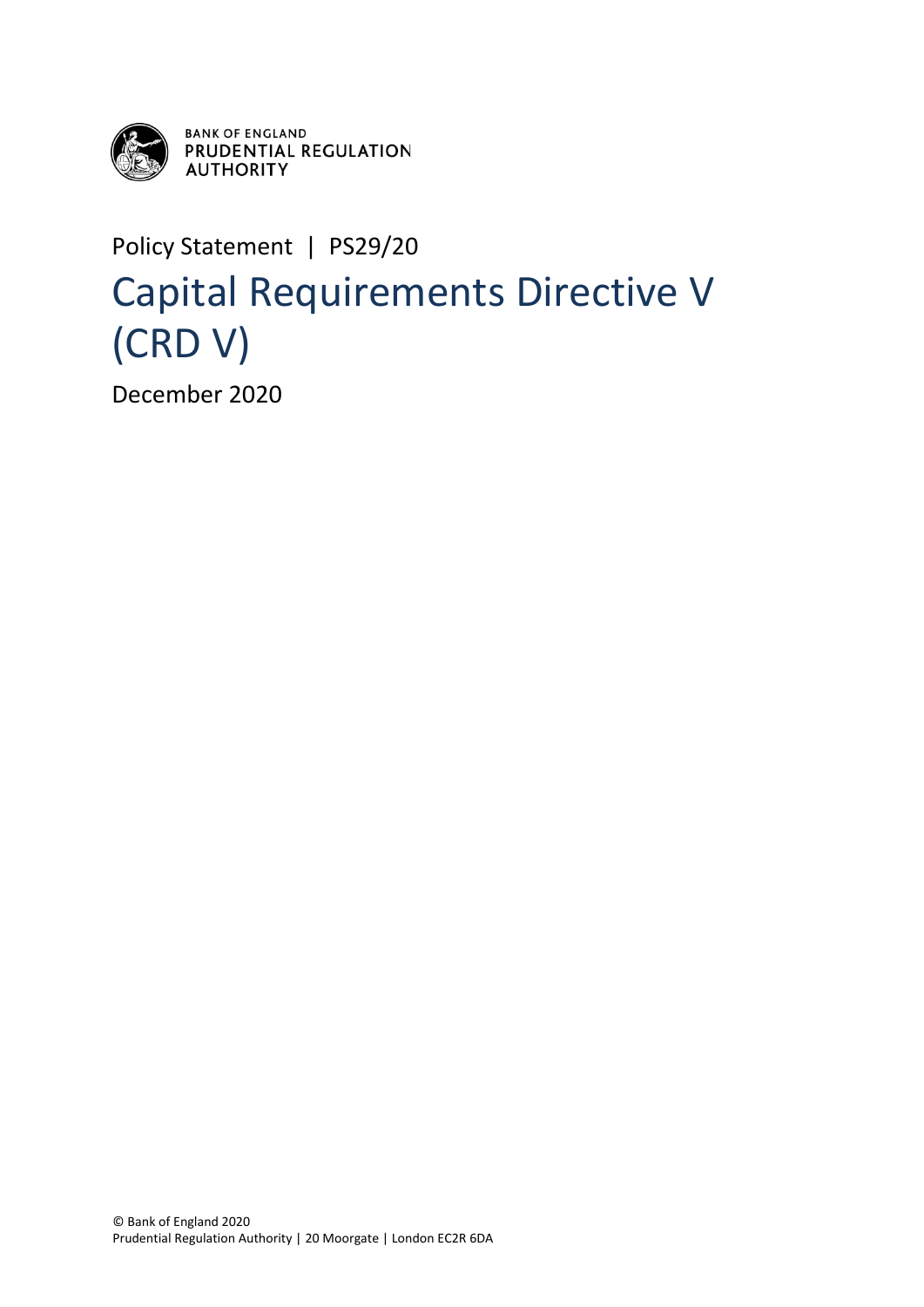#### **Overview**

1.1 This Prudential Regulation Authority (PRA) Policy Statement (PS) provides the final policy to Consultation Paper (CP) 22/20 'Designation of firms within certain consolidation groups'.2 It also contains final PRA Rulebook instruments, Statements of Policy (SoP), Supervisory Statements (SS), and templates as published in near-final form in PS26/20 'Capital Requirements Directive V (CRD V)', set out in the appendices to this PS.3

1.2 This PS is relevant to UK banks, building societies, and PRA-designated investment firms (firms), as well as UK financial holding companies (FHCs) and UK mixed financial holding companies (MFHCs).

#### **Background**

1.3 PS26/20 set out the near-final policy in relation to CP12/20 'Capital Requirements Directive V (CRD V)'4 and CP17/20 'Capital Requirements Directive V (CRD V): Further implementation'.5 The PRA has not changed policy in deciding to make the amendments to the Rulebook set out in this PS and in publishing the final policy material.<sup>6</sup>

1.4 In CP22/20, the PRA proposed to introduce a new rule to designate the PRA subsidiaries of parent FHCs or parent MFHCs as responsible for ensuring compliance with the group's Capital Requirements Regulation (CRR) consolidated prudential requirements until the date on which its parent FHC or MFHC application for approval or exemption has been finally determined. This is necessary to ensure the continuity of consolidated supervision, and to enable the PRA to continue to supervise, monitor, exercise discretions, impose additional requirements, and enforce against breaches of obligations which apply on a consolidated basis. As a result, it would promote the safety and soundness of firms.

1.5 The proposed designation rule in CP22/20 would apply to a subsidiary firm controlled by a parent FHC in an EU Member State, or a parent MFHC in a Member State, that would be under an obligation to comply with CRR requirements on a consolidated basis if Article 11(2) CRR were in force with the same effect it had in the UK on Sunday 27 December 2020. The PRA proposed that this rule would apply from Monday 28 December 2020 until the end of the transition period. At the end of the transition period, the PRA proposed to replace the CRR-defined term 'parent FHC (or MFHC) in a Member State' with the new Rulebook Glossary definition of 'UK parent financial (or mixed financial) holding company'.

1.6 The effect of this rule is that a firm, or firms, to which it applied would be (or in most cases, would remain) responsible for ensuring compliance with the consolidated prudential requirements under CRR, until the date on which the PRA reaches a determination on the relevant UK parent financial (or mixed financial) holding company's application for approval or exemption under Part 12B of the Financial Services and Markets Act 2000 (FSMA) pursuant to The Financial Holding Companies (Approval etc.) and Capital Requirements (Capital Buffers and Macro-prudential Measures) (Amendment) (EU Exit) Regulations 2020.

 $\overline{c}$ December 2020[: https://www.bankofengland.co.uk/prudential-regulation/publication/2020/designation-firms-certain-consolidation](https://www.bankofengland.co.uk/prudential-regulation/publication/2020/designation-firms-certain-consolidation-groups)[groups.](https://www.bankofengland.co.uk/prudential-regulation/publication/2020/designation-firms-certain-consolidation-groups)

<sup>3</sup> December 2020[: https://www.bankofengland.co.uk/prudential-regulation/publication/2020/capital-requirements-directive-v](https://www.bankofengland.co.uk/prudential-regulation/publication/2020/capital-requirements-directive-v-further-implementation)[further-implementation.](https://www.bankofengland.co.uk/prudential-regulation/publication/2020/capital-requirements-directive-v-further-implementation) 

 $\frac{4}{\text{July 2020: [https://www.bankofengland.co.uk/prudential-regulation/publication/2020/capital-requirement-directive-v.}](https://www.bankofengland.co.uk/prudential-regulation/publication/2020/capital-requirements-directive-v.)$  $\frac{4}{\text{July 2020: [https://www.bankofengland.co.uk/prudential-regulation/publication/2020/capital-requirement-directive-v.}](https://www.bankofengland.co.uk/prudential-regulation/publication/2020/capital-requirements-directive-v.)$  $\frac{4}{\text{July 2020: [https://www.bankofengland.co.uk/prudential-regulation/publication/2020/capital-requirement-directive-v.}](https://www.bankofengland.co.uk/prudential-regulation/publication/2020/capital-requirements-directive-v.)$ 

October 2020: [https://www.bankofengland.co.uk/prudential-regulation/publication/2020/capital-requirements-directive-v-further](https://www.bankofengland.co.uk/prudential-regulation/publication/2020/capital-requirements-directive-v-further-implementation)implementatio

<sup>6</sup> A typographical change has been made to the definitions of *small CRR firm* and *small third country CRR firm* in the Remuneration Part of the PRA Rulebook to more clearly align with the policy intent as set out in the consultation paper and policy statement.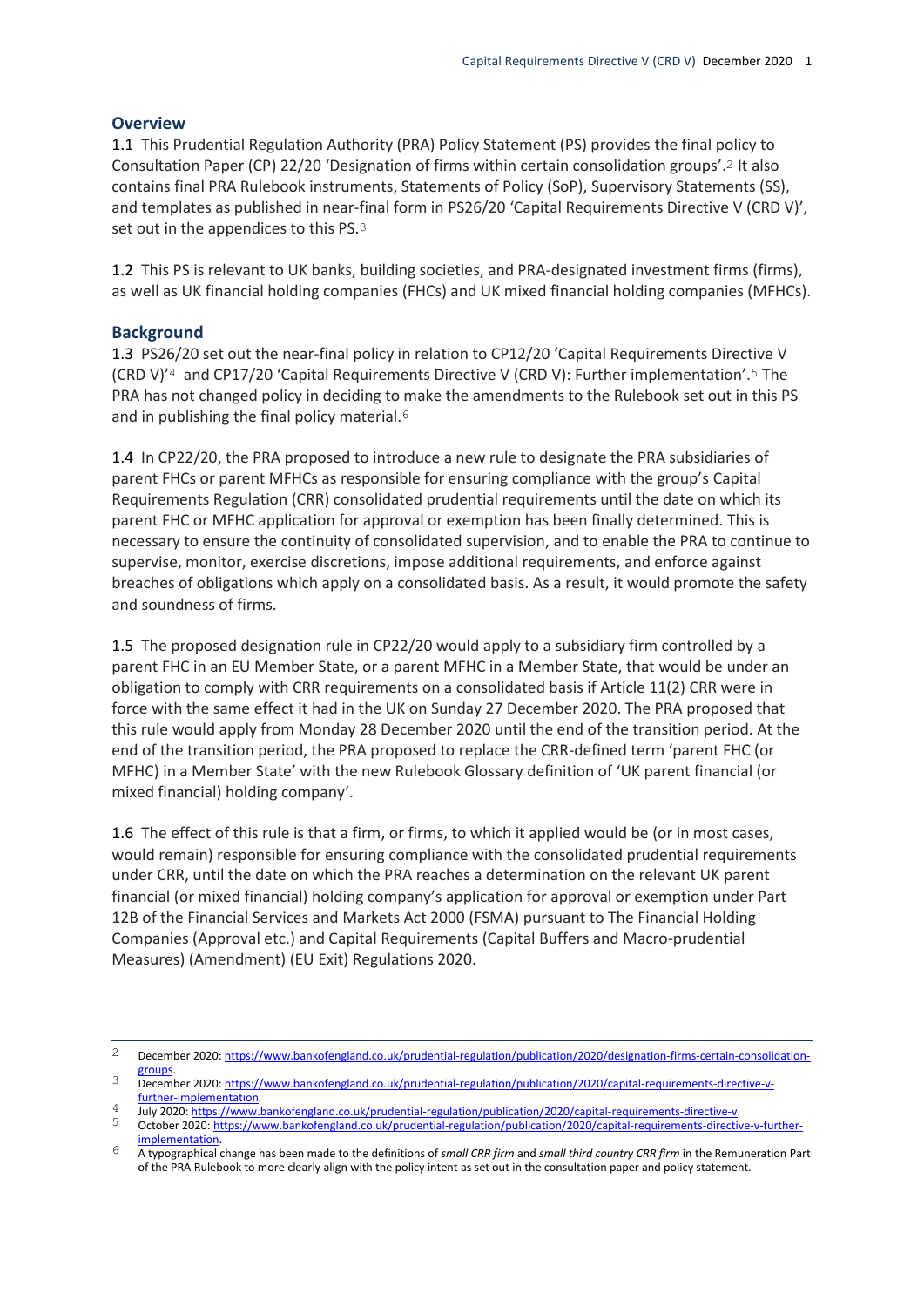1.7 The PRA received no responses to CP22/20*.* The PRA will therefore publish the policy as proposed.

#### **Implementation**

1.8 This PS confirms that the policy published in PS26/20 as near-final has now been finalised and applies as set out in the appendices to this PS.

1.9 The rules proposed in CP22/20 apply to the period between Monday 28 December 2020 and the date on which the UK parent financial (or mixed financial) holding company's application for approval or exemption is finally determined by the PRA.

1.10 The policy set out in this PS has been designed in the context of the UK's withdrawal from the European Union and the current transition period (TP), during which time the UK remains subject to European law.

1.11 The PRA has assessed that certain policies need to be amended under the EU (Withdrawal) Act 2018 (EUWA). Please see PS27/20 'The Bank of England's amendments under the European Union (Withdrawal) Act 2018: Changes before the end of the transition period'.7 These changes do not affect the substance of the policy, but are to make the legislation operable in a UK-only context*.*

1.12 The final rules attached to this PS do not include the relevant amendments under EUWA which were consulted on, in CP12/20, CP17/20 and CP22/20. The relevant amendments are instead set out in PS27/20 'The Bank of England's amendments under the European Union (Withdrawal) Act 2018: Changes before the end of the transition period' and included in the near-final PRA Rulebook (EU Exit) Instrument 2020 published in that PS. The final version of the PRA Rulebook (EU Exit) instrument is published in PS30/20 'The PRA's amendments under the European (Withdrawal) Act 2018: Changes before the end of the transition period' alongside this PS.

1.13 With the exception of the post-TP updates to SS2/17, SS15/13, SS6/14, SS20/15 and SS31/15, the SSs and SoPs attached to this PS will apply during the TP and should be read in conjunction with SS1/19 'Non-binding PRA materials: The PRA's approach after the UK's withdrawal from the EU', which explains how to interpret these statements after the end of the TP.8

1.14 At the end of the TP, there will be a further set of amendments to SS6/14 and SS15/13. The amendments to SS20/15 will also apply from the end of the TP and a further set of amendments to SS31/15 will apply from Friday 31 December 2021. The amendments to SS2/17 will apply from Friday 1 January 2021. These amendments reflect the fact that EU law will not be applicable at that point. The references in these amendments to SS2/17, SS6/14, SS31/15, SS15/13, and SS20/15 to Regulations and Binding Technical Standards are to the onshored versions, which are the versions that will apply under UK law after the end of the transition period and which will include the relevant amendments under EUWA.9

1.15 After the end of the transition period, EU Guidelines (GLs) referred to in PS26/20 and policy material in this PS, should be read in conjunction with the SoP 'Interpretation of EU Guidelines: Bank

 $\overline{7}$ 7 September 2020[: https://www.bankofengland.co.uk/prudential-regulation/publication/2020/uk-withdrawal-from-the-eu-changes](https://www.bankofengland.co.uk/prudential-regulation/publication/2020/uk-withdrawal-from-the-eu-changes-before-the-end-of-the-transition-period)[before-the-end-of-the-transition-period.](https://www.bankofengland.co.uk/prudential-regulation/publication/2020/uk-withdrawal-from-the-eu-changes-before-the-end-of-the-transition-period)

February 2019[: https://www.bankofengland.co.uk/prudential-regulation/publication/2019/non-binding-pra-materials-the-pras](https://www.bankofengland.co.uk/prudential-regulation/publication/2019/non-binding-pra-materials-the-pras-approach-after-the-uks-withdrawal-from-the-eu-ss)[approach-after-the-uks-withdrawal-from-the-eu-ss.](https://www.bankofengland.co.uk/prudential-regulation/publication/2019/non-binding-pra-materials-the-pras-approach-after-the-uks-withdrawal-from-the-eu-ss)

<sup>9</sup> February 2019[: https://www.bankofengland.co.uk/prudential-regulation/publication/2019/pra-approach-to-interpreting-reporting](https://www.bankofengland.co.uk/prudential-regulation/publication/2019/pra-approach-to-interpreting-reporting-and-disclosure-reqs-and-reg-trans-forms-ss)[and-disclosure-reqs-and-reg-trans-forms-ss.](https://www.bankofengland.co.uk/prudential-regulation/publication/2019/pra-approach-to-interpreting-reporting-and-disclosure-reqs-and-reg-trans-forms-ss)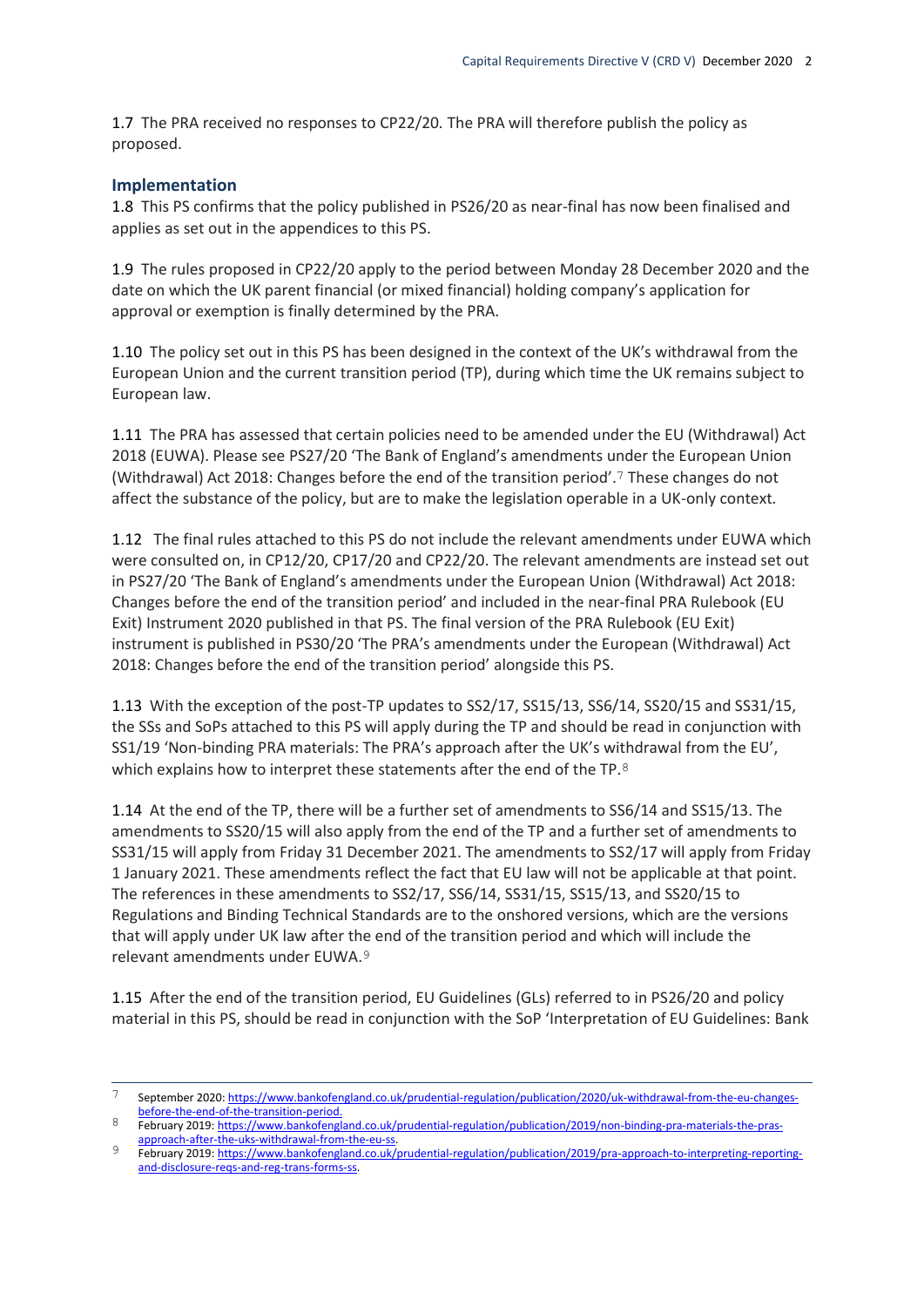of England and PRA approach after the UK's withdrawal from the EU'.10 This sets out that the Bank of England and PRA expect firms and financial market infrastructures to continue to make every effort to comply with EU Recommendations and GLs, applicable before the end of the transition period and with which the UK has notified its intent to comply, to the extent that they remain relevant when the UK leaves the EU.11

 $\overline{a}$ 

<sup>10</sup> April 2019[: https://www.bankofengland.co.uk/paper/2019/interpretation-of-eu-guidelines-and-recommendations-boe-and-pra](https://www.bankofengland.co.uk/paper/2019/interpretation-of-eu-guidelines-and-recommendations-boe-and-pra-approach-sop)[approach-sop.](https://www.bankofengland.co.uk/paper/2019/interpretation-of-eu-guidelines-and-recommendations-boe-and-pra-approach-sop)

<sup>11</sup> February 2019[: https://www.bankofengland.co.uk/paper/2019/interpretation-of-eu-guidelines-and-recommendations-boe-and-pra](https://www.bankofengland.co.uk/paper/2019/interpretation-of-eu-guidelines-and-recommendations-boe-and-pra-approach-sop)[approach-sop.](https://www.bankofengland.co.uk/paper/2019/interpretation-of-eu-guidelines-and-recommendations-boe-and-pra-approach-sop)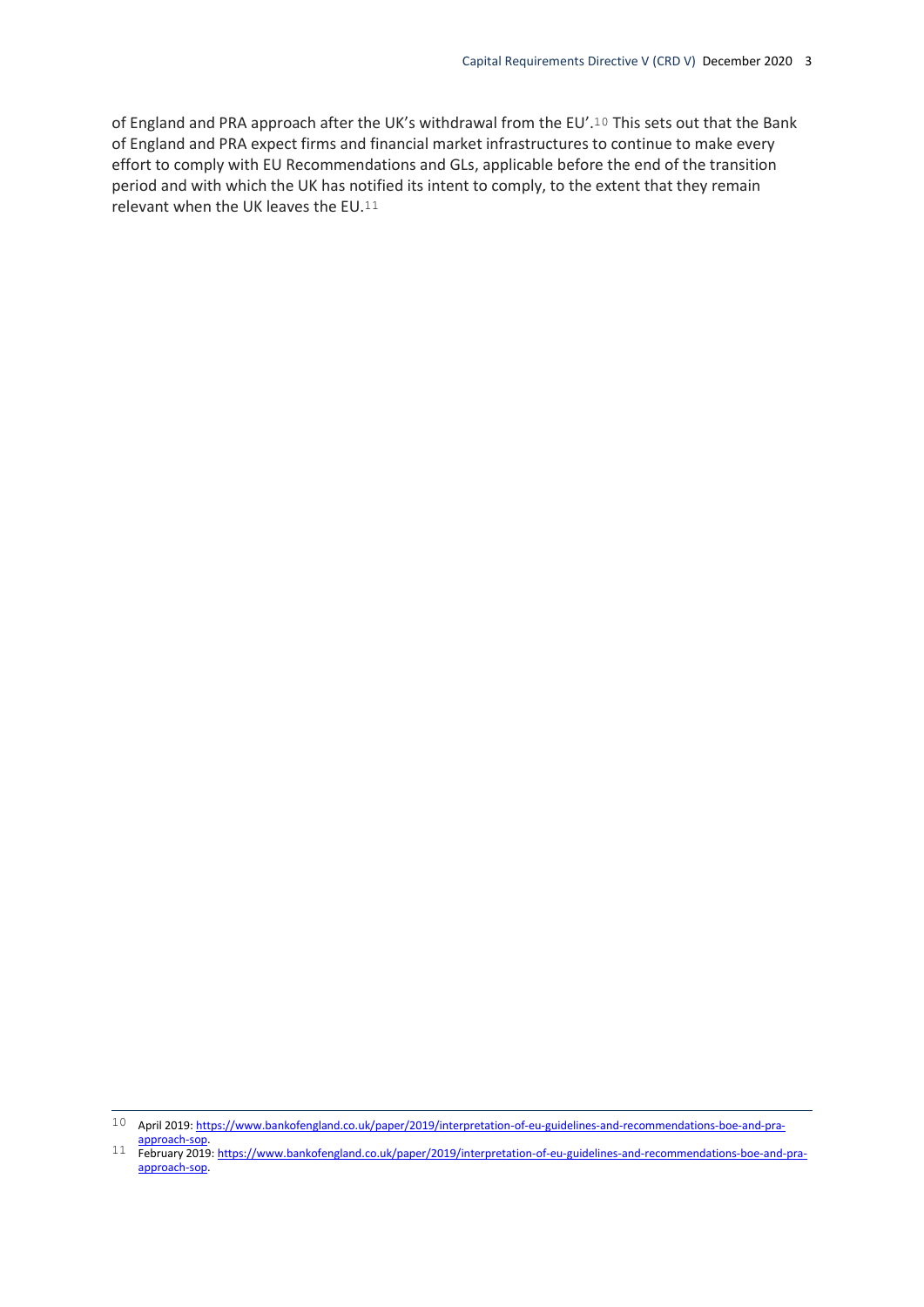### **Appendices**

- **1 PRA RULEBOOK: CRR FIRMS: GLOSSARY (CAPITAL REQUIREMENTS DIRECTIVE V) INSTRUMENT 2020, available at: [https://www.bankofengland.co.uk/-](https://www.bankofengland.co.uk/-/media/boe/files/prudential-regulation/policy-statement/2020/ps2920app1.pdf) [/media/boe/files/prudential-regulation/policy-statement/2020/ps2920app1.pdf](https://www.bankofengland.co.uk/-/media/boe/files/prudential-regulation/policy-statement/2020/ps2920app1.pdf)**
- **2 PRA RULEBOOK: CRR FIRMS: CAPITAL BUFFERS (CAPITAL REQUIREMENTS DIRECTIVE V) INSTRUMENT 2020, available at: [https://www.bankofengland.co.uk/-](https://www.bankofengland.co.uk/-/media/boe/files/prudential-regulation/policy-statement/2020/ps2920app2.pdf) [/media/boe/files/prudential-regulation/policy-statement/2020/ps2920app2.pdf](https://www.bankofengland.co.uk/-/media/boe/files/prudential-regulation/policy-statement/2020/ps2920app2.pdf)**
- **3 PRA RULEBOOK: CRR FIRMS: CAPITAL BUFFERS (CAPITAL REQUIREMENTS DIRECTIVE V) (No 2) INSTRUMENT 2020, available at: [https://www.bankofengland.co.uk/-](https://www.bankofengland.co.uk/-/media/boe/files/prudential-regulation/policy-statement/2020/ps2920app3.pdf) [/media/boe/files/prudential-regulation/policy-statement/2020/ps2920app3.pdf](https://www.bankofengland.co.uk/-/media/boe/files/prudential-regulation/policy-statement/2020/ps2920app3.pdf)**
- **4 PRA RULEBOOK: CRR FIRMS: ARRANGEMENTS, PROCESSES AND MECHANISMS (CAPITAL REQUIREMENTS DIRECTIVE V) INSTRUMENT 2020, available at: [https://www.bankofengland.co.uk/-/media/boe/files/prudential-regulation/policy](https://www.bankofengland.co.uk/-/media/boe/files/prudential-regulation/policy-statement/2020/ps2920app4.pdf)[statement/2020/ps2920app4.pdf](https://www.bankofengland.co.uk/-/media/boe/files/prudential-regulation/policy-statement/2020/ps2920app4.pdf)**
- **5 PRA RULEBOOK: CRR FIRMS: CREDIT RISK (CAPITAL REQUIREMENTS DIRECTIVE V) INSTRUMENT 2020, available at: [https://www.bankofengland.co.uk/-](https://www.bankofengland.co.uk/-/media/boe/files/prudential-regulation/policy-statement/2020/ps2920app5.pdf) [/media/boe/files/prudential-regulation/policy-statement/2020/ps2920app5.pdf](https://www.bankofengland.co.uk/-/media/boe/files/prudential-regulation/policy-statement/2020/ps2920app5.pdf)**
- **6 PRA RULEBOOK: CRR FIRMS: GROUPS (CAPITAL REQUIREMENTS DIRECTIVE V) INSTRUMENT 2020, available at: [https://www.bankofengland.co.uk/-](https://www.bankofengland.co.uk/-/media/boe/files/prudential-regulation/policy-statement/2020/ps2920app6.pdf) [/media/boe/files/prudential-regulation/policy-statement/2020/ps2920app6.pdf](https://www.bankofengland.co.uk/-/media/boe/files/prudential-regulation/policy-statement/2020/ps2920app6.pdf)**
- **7 PRA RULEBOOK: CRR FIRMS: GROUPS (CAPITAL REQUIREMENTS DIRECTIVE V) (No 2) INSTRUMENT 2020, available at: [https://www.bankofengland.co.uk/-](https://www.bankofengland.co.uk/-/media/boe/files/prudential-regulation/policy-statement/2020/ps2920app7.pdf) [/media/boe/files/prudential-regulation/policy-statement/2020/ps2920app7.pdf](https://www.bankofengland.co.uk/-/media/boe/files/prudential-regulation/policy-statement/2020/ps2920app7.pdf)**
- **8 PRA RULEBOOK: CRR FIRMS: INTEREST RATE RISK ARISING FROM NON TRADING ACTIVITIES INSTRUMENT 2020, available at: [https://www.bankofengland.co.uk/-](https://www.bankofengland.co.uk/-/media/boe/files/prudential-regulation/policy-statement/2020/ps2920app8.pdf) [/media/boe/files/prudential-regulation/policy-statement/2020/ps2920app8.pdf](https://www.bankofengland.co.uk/-/media/boe/files/prudential-regulation/policy-statement/2020/ps2920app8.pdf)**
- **9 PRA RULEBOOK: CRR FIRMS: GENERAL ORGANISATIONAL REQUIREMENTS (CAPITAL REQUIREMENTS DIRECTIVE V) INSTRUMENT 2020, available at: [https://www.bankofengland.co.uk/-/media/boe/files/prudential-regulation/policy](https://www.bankofengland.co.uk/-/media/boe/files/prudential-regulation/policy-statement/2020/ps2920app9.pdf)[statement/2020/ps2920app9.pdf](https://www.bankofengland.co.uk/-/media/boe/files/prudential-regulation/policy-statement/2020/ps2920app9.pdf)**
- **10 PRA RULEBOOK: CRR FIRMS: REPORTING PILLAR 2 (CAPITAL REQUIREMENTS DIRECTIVE V) INSTRUMENT 2020, available at[: https://www.bankofengland.co.uk/-](https://www.bankofengland.co.uk/-/media/boe/files/prudential-regulation/policy-statement/2020/ps2920app10.pdf) [/media/boe/files/prudential-regulation/policy-statement/2020/ps2920app10.pdf](https://www.bankofengland.co.uk/-/media/boe/files/prudential-regulation/policy-statement/2020/ps2920app10.pdf)**
- **11 PRA RULEBOOK: CRR FIRMS: REGULATORY REPORTING – BRANCH REPORTING (CAPITAL REQUIREMENTS DIRECTIVE V) INSTRUMENT 2020, available at: [https://www.bankofengland.co.uk/-/media/boe/files/prudential-regulation/policy](https://www.bankofengland.co.uk/-/media/boe/files/prudential-regulation/policy-statement/2020/ps2920app11.pdf)[statement/2020/ps2920app11.pdf](https://www.bankofengland.co.uk/-/media/boe/files/prudential-regulation/policy-statement/2020/ps2920app11.pdf)**
- **12 PRA RULEBOOK: CRR FIRMS: RELATED PARTY TRANSACTION RISK (CAPITAL REQUIREMENTS DIRECTIVE V) INSTRUMENT 2020, available at:**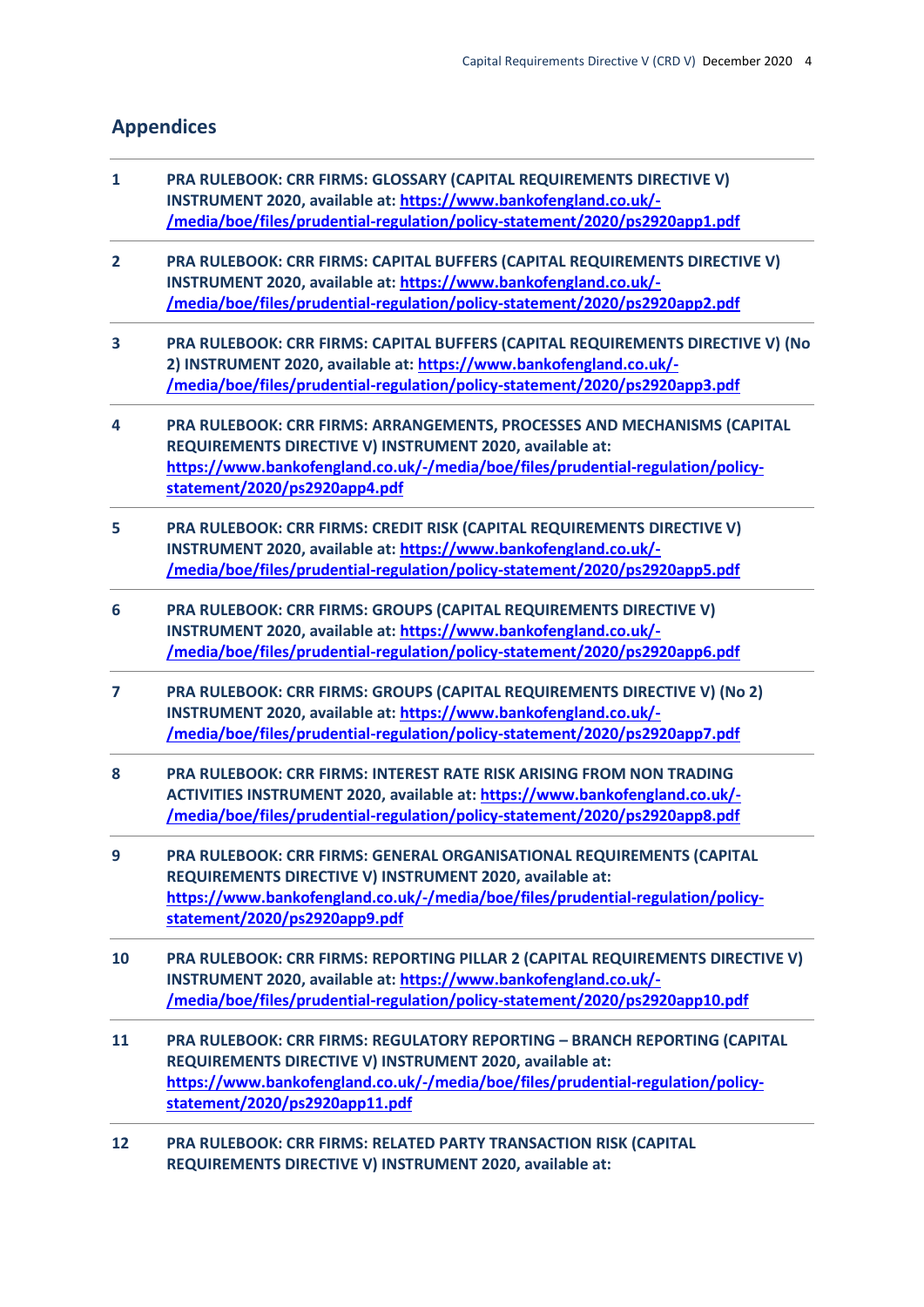**[https://www.bankofengland.co.uk/-/media/boe/files/prudential-regulation/policy](https://www.bankofengland.co.uk/-/media/boe/files/prudential-regulation/policy-statement/2020/ps2920app12.pdf)[statement/2020/ps2920app12.pdf](https://www.bankofengland.co.uk/-/media/boe/files/prudential-regulation/policy-statement/2020/ps2920app12.pdf)** 

- **13 PRA RULEBOOK: CRR FIRMS: REMUNERATION (CAPITAL REQUIREMENTS DIRECTIVE V) INSTRUMENT 2020, available at: [https://www.bankofengland.co.uk/-](https://www.bankofengland.co.uk/-/media/boe/files/prudential-regulation/policy-statement/2020/ps2920app13.pdf) [/media/boe/files/prudential-regulation/policy-statement/2020/ps2920app13.pdf](https://www.bankofengland.co.uk/-/media/boe/files/prudential-regulation/policy-statement/2020/ps2920app13.pdf)**
- **14 PRA RULEBOOK: CRR FIRMS: DESIGNATION (CONSOLIDATION) INSTRUMENT 2020, available at[: https://www.bankofengland.co.uk/-/media/boe/files/prudential-regulation/](https://www.bankofengland.co.uk/-/media/boe/files/prudential-regulation/%20policy-statement/2020/ps2920app14.pdf)  [policy-statement/2020/ps2920app14.pdf](https://www.bankofengland.co.uk/-/media/boe/files/prudential-regulation/%20policy-statement/2020/ps2920app14.pdf)**
- **15 FSA079 'Pillar 2 Concentration risk additional data requirements' data item, available at: [https://www.bankofengland.co.uk/-/media/boe/files/prudential-regulation/regulatory](https://www.bankofengland.co.uk/-/media/boe/files/prudential-regulation/regulatory-reporting/banking/fsa-data-items/fsa079dec20.xltx)[reporting/banking/fsa-data-items/fsa079dec20.xltx](https://www.bankofengland.co.uk/-/media/boe/files/prudential-regulation/regulatory-reporting/banking/fsa-data-items/fsa079dec20.xltx)**
- **16 FSA079 'Pillar 2 Concentration risk additional data requirements' instructions, available at: [https://www.bankofengland.co.uk/-/media/boe/files/prudential-regulation/regulatory](https://www.bankofengland.co.uk/-/media/boe/files/prudential-regulation/regulatory-reporting/banking/fsa-data-items/fsa079instructionsdec20.pdf)[reporting/banking/fsa-data-items/fsa079instructionsdec20.pdf](https://www.bankofengland.co.uk/-/media/boe/files/prudential-regulation/regulatory-reporting/banking/fsa-data-items/fsa079instructionsdec20.pdf)**
- **17 Statement of Policy 'The PRA's methodologies for setting Pillar 2 capital', available at: [https://www.bankofengland.co.uk/prudential-regulation/publication/2015/the-pras](https://www.bankofengland.co.uk/prudential-regulation/publication/2015/the-pras-methodologies-for-setting-pillar-2-capital)[methodologies-for-setting-pillar-2-capital](https://www.bankofengland.co.uk/prudential-regulation/publication/2015/the-pras-methodologies-for-setting-pillar-2-capital)**
- **18 SS31/15 'The Internal Capital Adequacy Assessment Process (ICAAP) and the Supervisory Review and Evaluation Process (SREP)', available at: [https://www.bankofengland.co.uk/prudential-regulation/publication/2013/the-internal](https://www.bankofengland.co.uk/prudential-regulation/publication/2013/the-internal-capital-adequacy-assessment-process-and-supervisory-review-ss)[capital-adequacy-assessment-process-and-supervisory-review-ss](https://www.bankofengland.co.uk/prudential-regulation/publication/2013/the-internal-capital-adequacy-assessment-process-and-supervisory-review-ss)**
- **19 SS2/17 'Remuneration', available at: [https://www.bankofengland.co.uk/prudential](https://www.bankofengland.co.uk/prudential-regulation/publication/2017/remuneration-ss)[regulation/publication/2017/remuneration-ss](https://www.bankofengland.co.uk/prudential-regulation/publication/2017/remuneration-ss)**
- **20 SS28/15 'Strengthening accountability in banking', available at: [https://www.bankofengland.co.uk/prudential](https://www.bankofengland.co.uk/prudential-regulation/publication/2015/strengthening-individual-accountability-in-banking-ss)[regulation/publication/2015/strengthening-individual-accountability-in-banking-ss](https://www.bankofengland.co.uk/prudential-regulation/publication/2015/strengthening-individual-accountability-in-banking-ss)**
- **21 SS15/13 'Groups', available at[: https://www.bankofengland.co.uk/prudential](https://www.bankofengland.co.uk/prudential-regulation/publication/2013/groups-ss)[regulation/publication/2013/groups-ss](https://www.bankofengland.co.uk/prudential-regulation/publication/2013/groups-ss)**
- **22 SS34/15 'Guidelines for completing regulatory reports', available at: [https://www.bankofengland.co.uk/prudential-regulation/publication/2015/guidelines](https://www.bankofengland.co.uk/prudential-regulation/publication/2015/guidelines-for-completing-regulatory-reports-ss)[for-completing-regulatory-reports-ss](https://www.bankofengland.co.uk/prudential-regulation/publication/2015/guidelines-for-completing-regulatory-reports-ss)**
- **23 SS4/16 'Internal governance of third country branches', available at: [https://www.bankofengland.co.uk/prudential-regulation/publication/2016/internal](https://www.bankofengland.co.uk/prudential-regulation/publication/2016/internal-governance-of-third-country-branches-ss)[governance-of-third-country-branches-ss](https://www.bankofengland.co.uk/prudential-regulation/publication/2016/internal-governance-of-third-country-branches-ss)**
- **24 SS1/17 'Supervising international banks: the PRA's approach to branch supervision – liquidity reporting', available at[: https://www.bankofengland.co.uk/prudential](https://www.bankofengland.co.uk/prudential-regulation/publication/2017/supervising-international-banks-the-pras-approach-to-branch-supervision-liquidity-reporting-ss)[regulation/publication/2017/supervising-international-banks-the-pras-approach-to](https://www.bankofengland.co.uk/prudential-regulation/publication/2017/supervising-international-banks-the-pras-approach-to-branch-supervision-liquidity-reporting-ss)[branch-supervision-liquidity-reporting-ss](https://www.bankofengland.co.uk/prudential-regulation/publication/2017/supervising-international-banks-the-pras-approach-to-branch-supervision-liquidity-reporting-ss)**